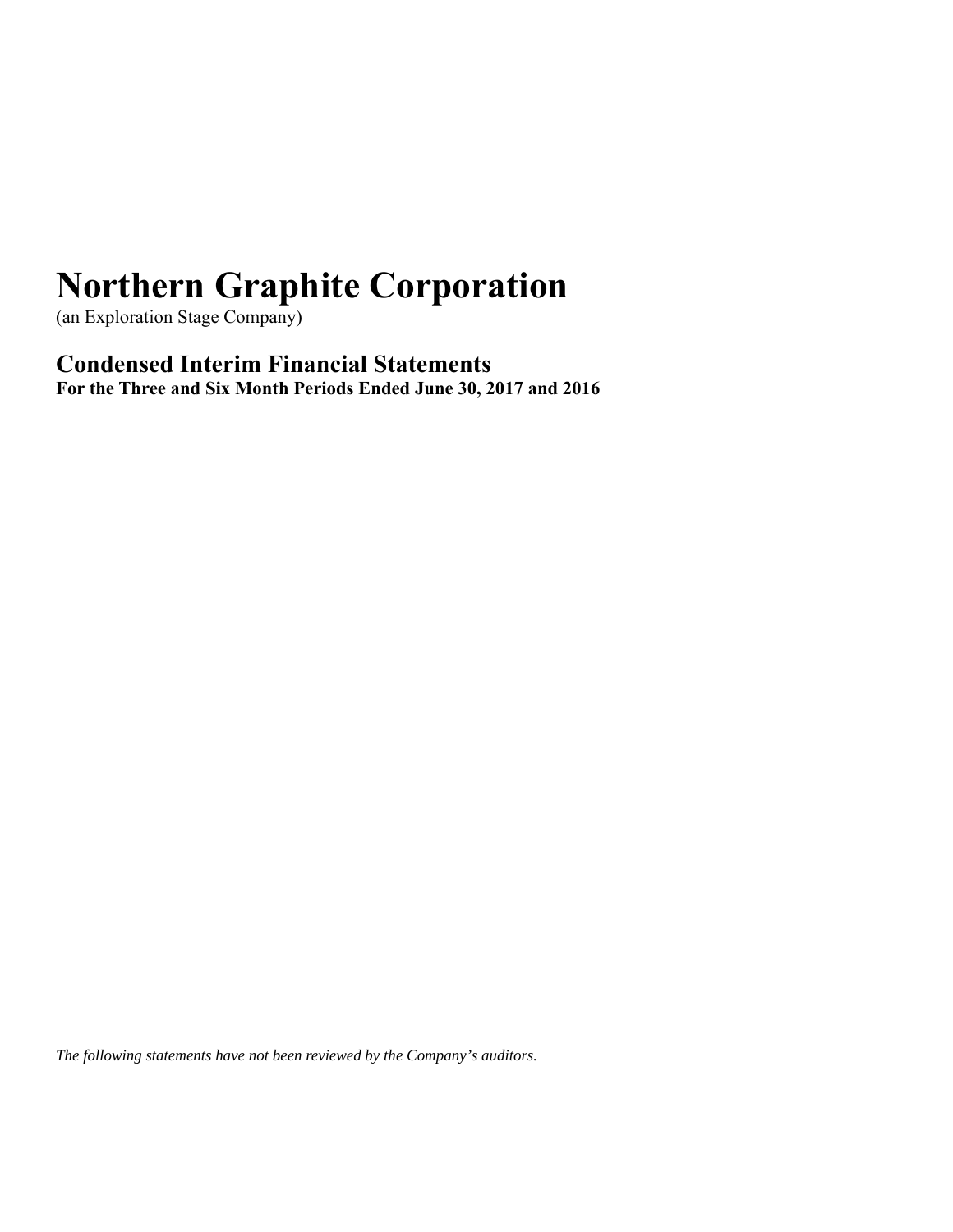(an exploration stage company)

# **Condensed Interim Statements of Financial Position**

| (unaudited)                                       | As at          | As at        |
|---------------------------------------------------|----------------|--------------|
|                                                   | June 30        | December 31  |
|                                                   | 2017           | 2016         |
|                                                   | \$             | \$           |
|                                                   | (unaudited)    |              |
| <b>Assets</b>                                     |                |              |
| <b>Current</b>                                    |                |              |
| Cash and cash equivalents                         | 2,575,651      | 705,577      |
| HST receivable                                    | 10,308         | 16,434       |
| Prepaid expenses and deposits                     | 52,608         | 45,478       |
|                                                   | 2,638,567      | 767,489      |
| Reclamation deposit (note 11)                     | 815,689        | 815,689      |
| Property and equipment (note 4)                   | 233,187        | 252,579      |
| Exploration and evaluation assets (note 5)        | 11,743,785     | 11,569,893   |
|                                                   | 15,431,228     | 13,405,650   |
| <b>Liabilities</b>                                |                |              |
| <b>Current</b>                                    |                |              |
| Accounts payable and accrued liabilities (note 9) | 155,987        | 75,306       |
|                                                   |                |              |
| Reclamation and close down provision (note 11)    | 327,110        | 327,110      |
|                                                   | 483,097        | 402,416      |
| Shareholders' equity                              |                |              |
| Share capital (note 6)                            | 23,205,412     | 21,459,258   |
| Warrants (note 6)                                 | 688,541        | 116,833      |
| Contributed surplus (note 6)                      | 2,774,288      | 2,907,743    |
| Retained deficit                                  | (11, 720, 110) | (11,480,600) |
| Total shareholders' equity                        | 14,948,131     | 13,003,234   |
|                                                   |                |              |
| Total liabilities and shareholders' equity        | 15,431,228     | 13,405,650   |

*The accompanying notes are an integral part of these condensed interim financial statements* 

**Approved by the Board of Directors and authorized for issue on August 8, 2017** 

| (signed) Gregory Bowes | (signed) Donald Christie |
|------------------------|--------------------------|
| Director               | <b>Director</b>          |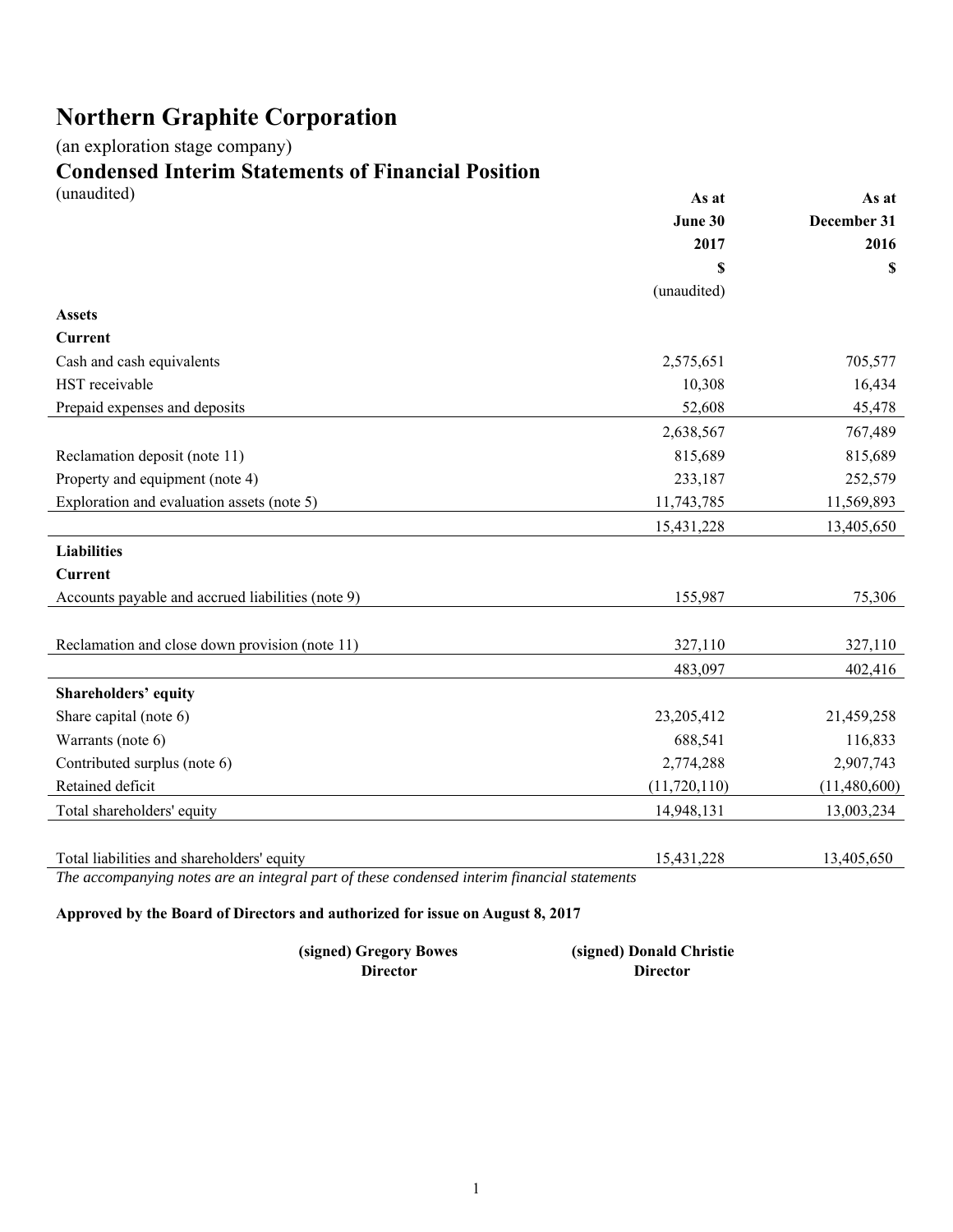**(an exploration stage company)**

## **Condensed Interim Statements of Comprehensive Loss**

**(unaudited)** 

|                                                                                                                                                               | Three months ended June 30 |             | Six months ended June 30 |             |
|---------------------------------------------------------------------------------------------------------------------------------------------------------------|----------------------------|-------------|--------------------------|-------------|
|                                                                                                                                                               | 2017                       | 2016        | 2017                     | 2016        |
|                                                                                                                                                               | \$                         | \$          | S                        | <b>S</b>    |
| General and administrative expenses                                                                                                                           |                            |             |                          |             |
| Management and consulting fees (note 9)                                                                                                                       | 134,693                    | 56,952      | 177,325                  | 118,359     |
| Legal and audit                                                                                                                                               | 22,981                     | 13,280      | 28,372                   | 15,901      |
| Office and miscellaneous (note 9)                                                                                                                             | 95,546                     | 132,868     | 150,734                  | 192,370     |
| Share-based payments (notes 6 and 9)                                                                                                                          | 12,151                     | 884,318     | 54,573                   | 893,199     |
| Depreciation                                                                                                                                                  | 9,750                      | 15,916      | 19,392                   | 33,143      |
| Foreign exchange loss (gain)                                                                                                                                  |                            | (44)        |                          | (44)        |
|                                                                                                                                                               | 275,121                    | 1,103,290   | 430,396                  | 1,252,928   |
|                                                                                                                                                               |                            |             |                          |             |
| <b>Loss from operations</b>                                                                                                                                   | (275, 121)                 | (1,103,290) | (430,396)                | (1,252,928) |
| Interest income                                                                                                                                               | 2,858                      | 1,345       | 2,858                    | 2,958       |
| <b>Income before taxes</b>                                                                                                                                    | (272, 263)                 | (1,101,945) | (427, 538)               | (1,249,970) |
| Tax expense                                                                                                                                                   |                            |             |                          |             |
| Loss and comprehensive loss for the period                                                                                                                    | (272, 263)                 | (1,101,945) | (427, 538)               | (1,249,970) |
| Loss per share                                                                                                                                                | (0.00)                     | (0.02)      | (0.01)                   | (0.02)      |
| Weighted average number of shares - basic and fully<br>diluted<br>The accompanying notes are an integral part of these condensed interim financial statements | 59,817,612                 | 51,451,312  | 55,996,249               | 51,367,795  |

*The accompanying notes are an integral part of these condensed interim financial statements*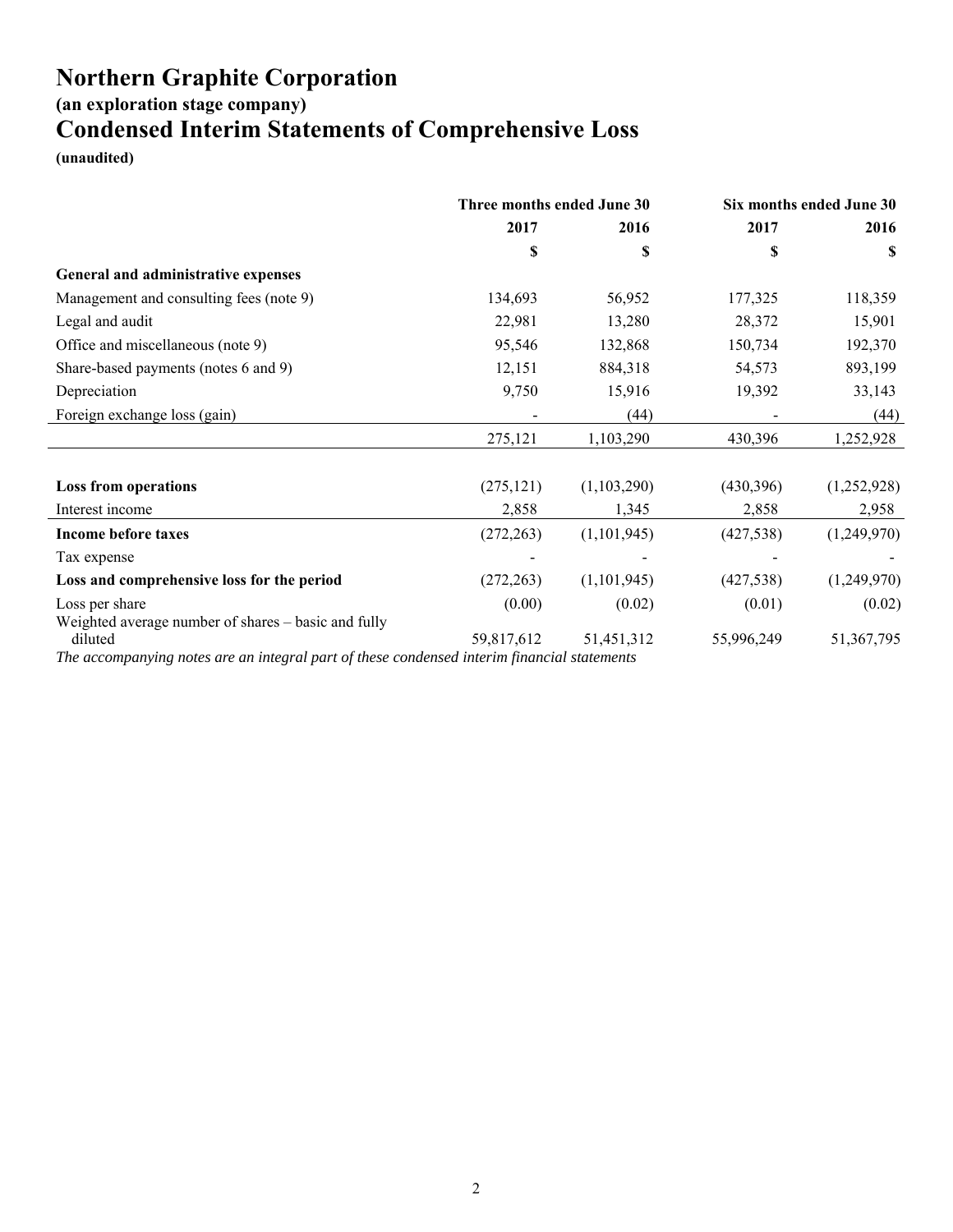(an exploration stage company)

## **Condensed Interim Statements of Changes in Shareholders' Equity**

(unaudited)

|                                             |               |               |          | Contributed    |                |              |
|---------------------------------------------|---------------|---------------|----------|----------------|----------------|--------------|
|                                             | Number of     | Share capital | Warrants | <b>Surplus</b> |                |              |
|                                             | <b>Shares</b> | Amount        | reserve  | <b>Reserve</b> | Deficit        | <b>Total</b> |
|                                             |               | S             | S        | S              | \$             | S            |
| Balance at December 31, 2016                | 51,484,279    | 21,459,258    | 116,833  | 2,907,742      | (11,480,599)   | 13,003,234   |
| Proceeds from the issuance of shares        | 8,333,333     | 2,500,000     |          |                |                | 2,500,000    |
| Issuance of warrants                        |               | (533, 142)    | 533,142  |                |                |              |
| Issuance of compensation options            |               | (38, 566)     | 38,566   |                |                |              |
| Share issuance costs                        |               | (182, 138)    |          |                |                | (182, 138)   |
| Share-based payment expense (note 6 and 9)  |               |               |          | 54,573         |                | 54,573       |
| Expiry of stock options                     |               |               |          | (188, 027)     | 188,027        |              |
| Net loss                                    |               |               |          |                | (427, 538)     | (427, 538)   |
| Balance, June 30, 2017                      | 59,817,612    | 23,205,412    | 688,541  | 2,774,288      | (11,720,110)   | 14,948,131   |
| Balance at December 31, 2015                | 51,284,279    | 21,256,057    | 130,029  | 2,930,493      | (10, 733, 725) | 13,582,854   |
| Proceeds from the exercise of options       | 200,000       | 100,000       |          |                |                | 100,000      |
| Fair value of options exercised             |               | 90,005        |          | (90,005)       |                |              |
| Share-based payment expense (note 7 and 10) |               |               |          | 893,199        |                | 893,199      |
| Net loss                                    |               |               |          |                | (1,249,970)    | (1,249,970)  |
| Balance, June 30, 2016                      | 51,484,279    | 21,446,062    | 130,029  | 3,733,687      | (11, 983, 695) | 13,326,083   |

*The accompanying notes are an integral part of these condensed interim financial statements*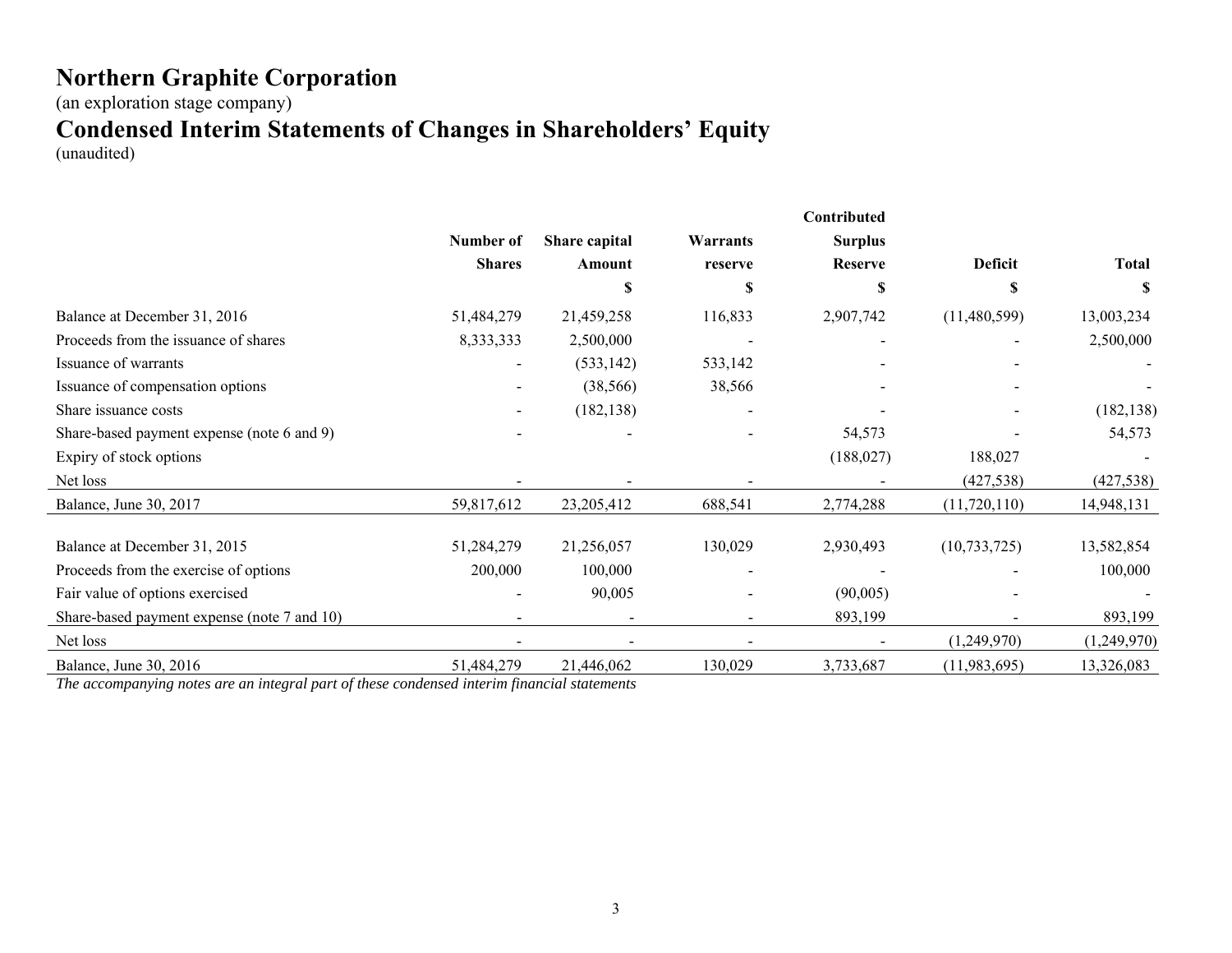(an exploration stage company)

## **Condensed Interim Statements of Cash Flows**

(unaudited)

|                                                           | Three months ended June 30 |             | Six months ended June 30 |             |
|-----------------------------------------------------------|----------------------------|-------------|--------------------------|-------------|
|                                                           | 2017                       | 2016        | 2017                     | 2016        |
|                                                           | \$                         | \$          | \$                       | S           |
| Cash provided by (used in)                                |                            |             |                          |             |
| <b>Operating activities</b>                               |                            |             |                          |             |
| Loss for the period                                       | (272, 263)                 | (1,101,945) | (427, 538)               | (1,249,970) |
| Items not affecting cash                                  |                            |             |                          |             |
| Depreciation                                              | 9,750                      | 15,916      | 19,392                   | 33,143      |
| Share-based payments                                      | 12,151                     | 884,318     | 54,573                   | 893,199     |
| HST receivable                                            | 1,080                      | 19,018      | 6,126                    | (4,071)     |
| Prepaid expenses and deposits                             | 12,717                     | 19,224      | (7, 130)                 | 8,354       |
| Accounts payable and accrued liabilities                  | 60,517                     | (2,516)     | 44,023                   | (90, 335)   |
| Net cash used in operating activities                     | (176, 048)                 | (165, 985)  | (310, 554)               | (409, 680)  |
| <b>Financing activities</b>                               |                            |             |                          |             |
| Proceeds from the issuance of shares in private placement |                            |             | 2,500,000                |             |
| Proceeds from the exercise of options                     |                            | 100,000     |                          | 100,000     |
| Share issuance costs                                      | $\overline{\phantom{0}}$   |             | (180, 192)               |             |
| Net cash generated from financing activities              | $\overline{a}$             | 100,000     | 2,319,808                | 100,000     |
|                                                           |                            |             |                          |             |
| <b>Investing activities</b>                               |                            |             |                          |             |
| Exploration and evaluation costs                          | (88, 823)                  | (39, 485)   | (139, 180)               | (115, 181)  |
| Net cash used in investing activities                     | (88, 823)                  | (39, 485)   | (139, 180)               | (115, 181)  |
| Net increase (decrease) in cash and cash equivalents      | (264, 871)                 | (105, 470)  | 1,870,074                | (424, 861)  |
| Cash and cash equivalents, beginning of period            | 2,840,522                  | 1,138,571   | 705,577                  | 1,457,962   |
| Cash and cash equivalents, end of period                  | 2,575,651                  | 1,033,101   | 2,575,651                | 1,033,101   |

*The accompanying notes are an integral part of these condensed interim financial statements*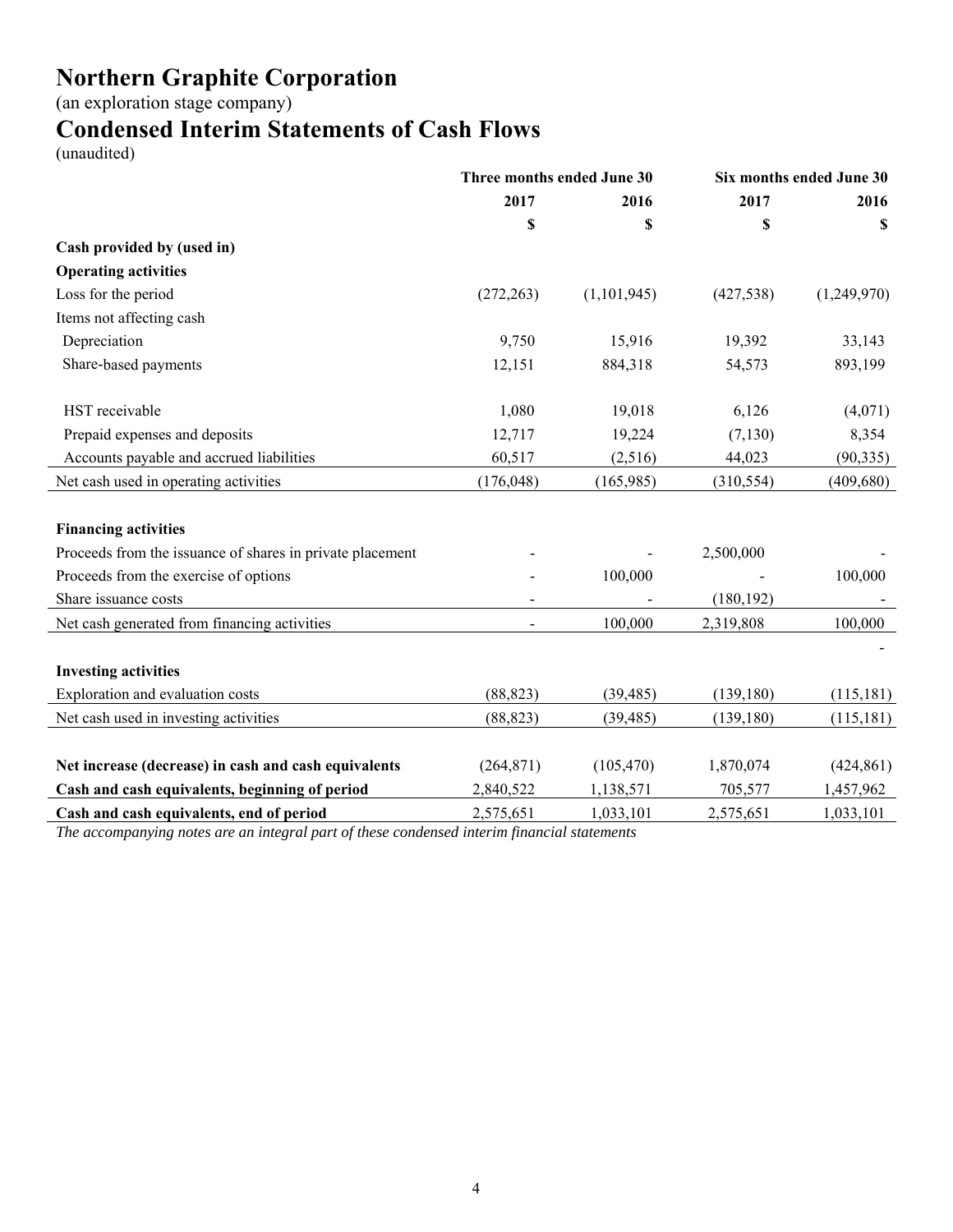#### *1. Corporate Information*

Northern Graphite Corporation ("Northern" or "the Company") was incorporated under the laws of the Province of Ontario on February 25, 2002. Northern holds a 100% interest in the Bissett Creek Graphite Property (the "Bissett Creek Property") and is listed on the TSX Venture Exchange (symbol "NGC").

The Company's address and head office is 290 Picton Avenue, Suite 201, Ottawa, Ontario K1Z 8P8 Canada.

#### *2. Basis of Preparation*

#### *a. Statement of compliance*

The unaudited condensed interim financial statements for the three and six month periods ended June 30, 2017, and the notes thereto (the "Interim Financial Statements"), together with the Company's annual audited financial statements issued under International Financial Reporting Standards ("IFRS") for the year ended December 31, 2016, present Northern's financial results of operations and financial position under IFRS as at and for the three and six month periods ended June 30, 2017, including 2016 comparative periods. The Interim Financial Statements have been prepared in accordance with International Accounting Standard ("IAS") 34, "Interim Financial Reporting", as issued by the International Accounting Standards Board ("IASB") and using the accounting policies the Company adopted in its financial statements for the year ending December 31, 2016 based on current standards. The Interim Financial Statements do not include all the necessary annual disclosures in accordance with IFRS.

The policies set out in note 3 were consistently applied to all the periods.

The Interim Financial Statements were approved and authorized for issue by the Board of Directors on August 8, 2017.

#### *b. Basis of measurement*

The Interim Financial Statements have been prepared on a historical cost basis except those accounts as noted in the financial instruments section (note 9). In addition, the Interim Financial Statements have been prepared using the accrual basis of accounting.

#### *c. Going Concern*

The Company is an exploration stage company that incurred a net loss of \$427,538 for the six months ended June 30, 2017 (2016 - \$1,249,970) and has an accumulated deficit of \$11,720,110 since the inception of the Company. The Company completed a private placement on March 24, 2017 with gross proceeds of \$2,500,000 and as at June 30, 2017, had working capital of \$2,482,580. This level of working capital will enable the Company to continue as a going concern for at least the next 12 months. However, substantial additional capital is required to ultimately build a mine and processing plant at Bissett Creek and to enable the Company to enter production and continue its operations. There is a high degree of risk and many inherent uncertainties in the mining industry and there is no assurance management will be successful in its endeavours.

The Interim Financial Statements have been prepared on a going concern basis, which assumes that the Company will be able to continue in operation for the foreseeable future and will be able to realize its assets and discharge its liabilities and commitments in the normal course of business. The Company's management believes that it can continue to finance operating expenses over the next twelve months with funds on hand. Given that there continues to be negative investor sentiment in the graphite sector and that there has been an extended period of weak capital markets in the resource sector, there exists a material uncertainty as to the Company's ability to raise additional funds on favourable terms. The Company's activities have considerable scope for flexibility in terms of the amount and timing of expenditures. The Company will thoroughly assess all such activities before undertaking them in advance of additional financing being secured. The Company's Interim Financial Statements do not include any adjustments that might result from negative outcomes with respect to these uncertainties.

#### *d. Functional and presentation currency*

The Company's functional and presentation currency is the Canadian dollar.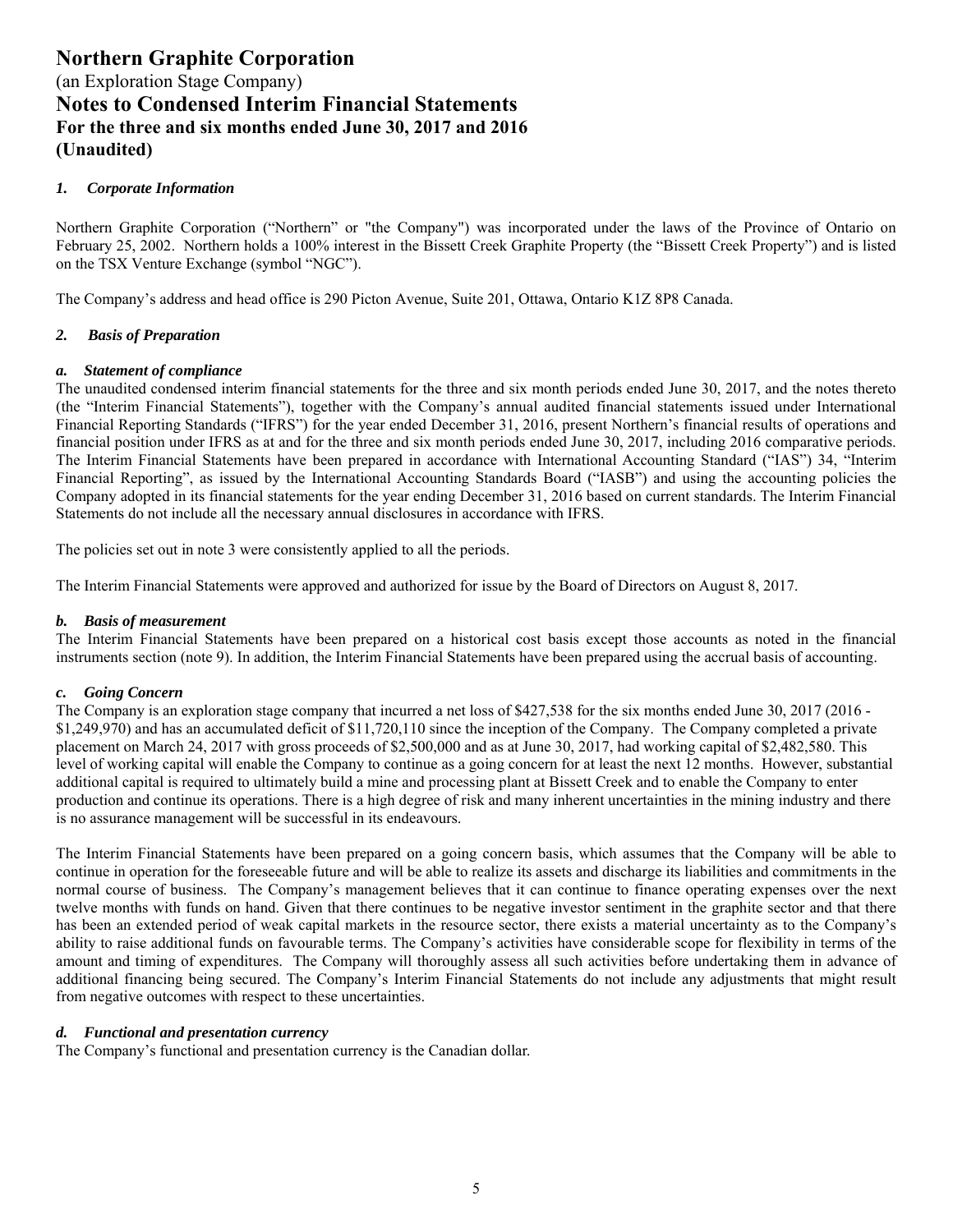(an Exploration Stage Company) **Notes to Condensed Interim Financial Statements For the three and six months ended June 30, 2017 and 2016 (Unaudited)** 

#### *e. Critical accounting estimates and judgments*

The preparation of the Interim Financial Statements requires management to make estimates and judgments that affect the reported amounts of assets and liabilities at the date of the financial statements, and revenues and expenses for the period. By their nature, these estimates and judgments are subject to uncertainty and the effect on the Interim Financial Statements of changes in such estimates in future periods could be significant. Actual results may differ from those estimates and judgments.

*Significant estimates used in the preparation of the Interim Financial Statements include, but are not limited to:* 

- (i) asset carrying values and impairment charges;
- (ii) the economic recoverability of exploration expenditures incurred and the probability of future economic benefits from development expenditures incurred;
- (iii) the expected costs of asset retirement obligations; and
- (iv) the calculation of share-based compensation and warrants which includes the assumptions used in the Black-Scholes option pricing model including volatility, estimated forfeiture rates and expected time until exercise.

*Significant judgments used in the preparation of these Interim Financial Statements include, but are not limited to:* 

- (i) those relating to the assessment of the Company's ability to continue as a going concern;
- (ii) the useful lives and related depreciation of property and equipment;
- (iii) the identification of separately identifiable components in property and equipment where their respective cost is significant in comparison to the total cost;
- (iv) the classification of expenditures as exploration and evaluation assets; and
- (v) the recognition of deferred tax.

#### *3. Significant accounting policies*

The accounting policies adopted in these Interim Financial Statements are consistent with those followed in the preparation of the Company's 2016 Annual Financial Statements.

#### **Recent and future pronouncements issued**

Certain pronouncements were issued by the IASB or the International Financial Reporting Interpretations Committee ("IFRIC") that are mandatory for accounting periods after December 31, 2016. Pronouncements that are not applicable or do not have a significant impact to the Company have been excluded from the discussion below. The Company is currently evaluating the potential impacts of these new standards.

IFRS 9, Financial Instruments (effective January 1, 2018) introduces new requirements for the classification and measurement of financial assets, and will replace IAS 39. IFRS 9 uses a single approach to determine whether a financial asset is measured at amortized cost or fair value, replacing the multiple classification options available in IAS 39. IFRS 15 Revenue from Contracts with Customers provides a single principle-based framework to be applied to all contracts with customers.

IFRS 15 replaces the previous revenue standard IAS 18, Revenue, and the related Interpretations on revenue recognition. The standard scopes out contracts that are considered to be lease contracts, insurance contracts and financial instruments. The new standard is a control-based model as compared to the existing revenue standard which is primarily focused on risks and rewards. Under the new standard, revenue is recognized when a customer obtains control of a good or service. Transfer of control occurs when the customer has the ability to direct the use of and obtain the benefits of the good or service. This standard is effective for reporting periods beginning on or after January 1, 2018.

IAS 1 Presentation of Financial Statements amendments are a part of a major initiative to improve disclosure requirements in IFRS financial statements. The amendments clarify the application of materiality to note disclosure and the presentation of line items in the primary statements provide options on the ordering of financial statements and additional guidance on the presentation of other comprehensive income related to equity accounted investments. The effective date for these amendments is January 1, 2016.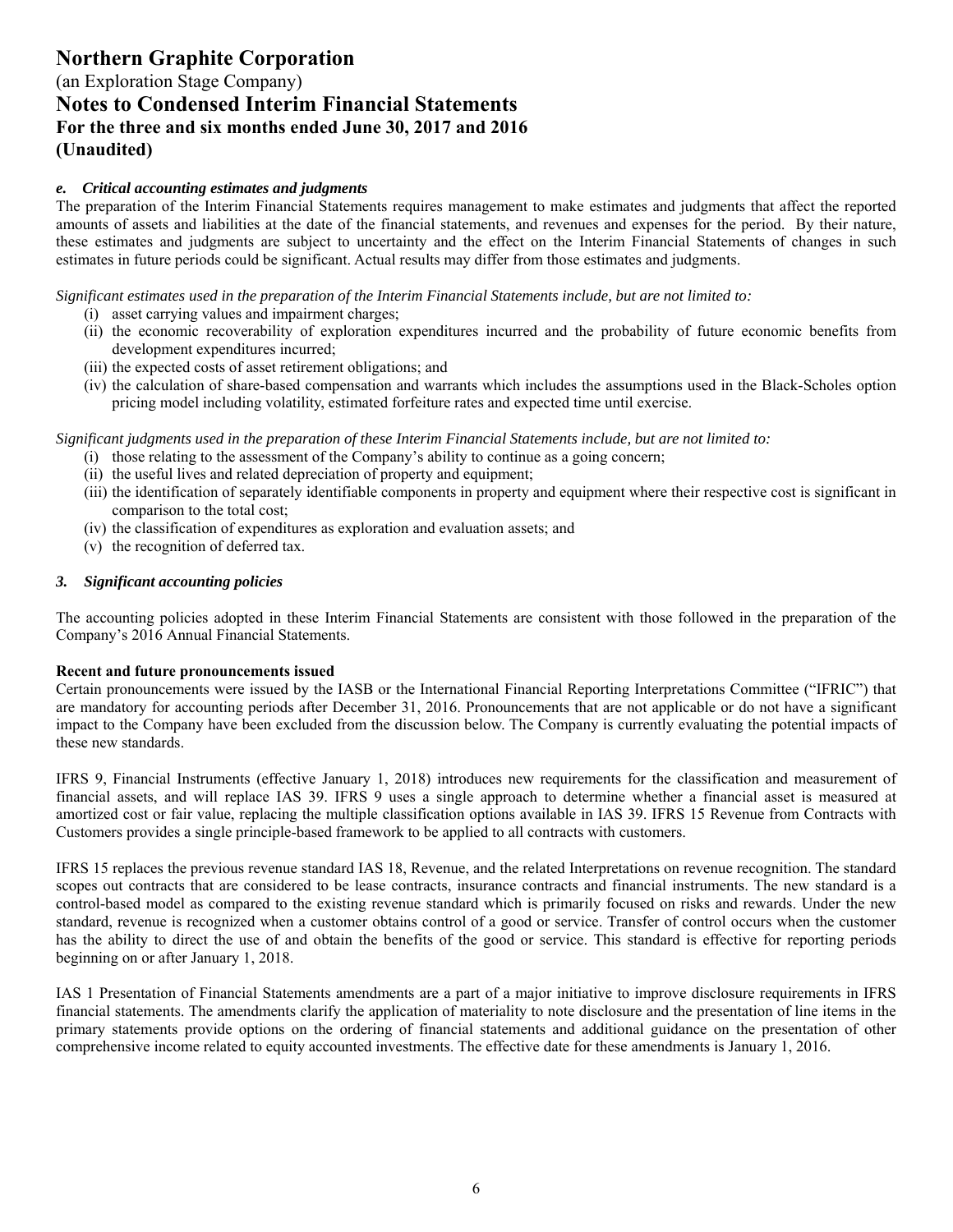(an Exploration Stage Company)

**Notes to Condensed Interim Financial Statements For the three and six months ended June 30, 2017 and 2016 (Unaudited)** 

#### *4. Property, plant and equipment*

|                                 | <b>Building and</b> |           | <b>Total property</b> |
|---------------------------------|---------------------|-----------|-----------------------|
|                                 | improvements        | Equipment | plant & equipment     |
| Cost                            |                     |           |                       |
| <b>December 31, 2016</b>        | 803,497             | 590,919   | 1,394,416             |
| Additions                       |                     |           |                       |
| Disposals                       |                     |           |                       |
| Impairment                      |                     |           |                       |
| June 30, 2017                   | 803,497             | 590,919   | 1,394,416             |
| <b>Accumulated depreciation</b> |                     |           |                       |
| <b>December 31, 2016</b>        | 552,501             | 589,336   | 1,141,837             |
| Additions                       | 17,957              | 1,435     | 19,392                |
| Disposals                       |                     |           |                       |
| Impairment                      |                     |           |                       |
| June 30, 2017                   | 570,458             | 590,771   | 1,161,229             |
| Net book value                  | 233,039             | 148       | 233,187               |

|                                 | <b>Building and</b><br>improvements | Equipment | <b>Total property</b><br>plant & equipment |
|---------------------------------|-------------------------------------|-----------|--------------------------------------------|
| December 31, 2015               | 803,497                             | 646,994   | 1,450,491                                  |
| <b>Additions</b>                |                                     |           |                                            |
| Disposals                       |                                     |           |                                            |
| Impairment                      |                                     |           |                                            |
| June 30, 2016                   | 803,497                             | 646,994   | 1,450,491                                  |
| <b>Accumulated depreciation</b> |                                     |           |                                            |
| December 31, 2015               | 516,191                             | 620,613   | 1,136,804                                  |
| Additions                       | 18.056                              | 15,087    | 33,143                                     |
| Disposals                       |                                     |           |                                            |
| Impairment                      |                                     |           |                                            |
| June 30, 2016                   | 534,247                             | 635,700   | 1,169,947                                  |
| Net book value                  | 269,250                             | 11,294    | 280,544                                    |

#### *5. Exploration and evaluation asset*

The Company has a 100% interest in the Bissett Creek Property which consists of a 1,938 hectare mining lease, expiring in June, 2034, a 565 hectare mining lease, expiring in August, 2035, and five unpatented claims totaling approximately 464 hectares. All leases and claims are located in the United Townships of Head, Clara and Maria, in the County of Renfrew, Ontario. As of June 30, 2017, accumulated costs with respect to the Bissett Creek Property consisted of the following:

**\$**

| Balance, December 31, 2016                                           | 11,569,893 |
|----------------------------------------------------------------------|------------|
| Exploration expenditures made from January 1, 2017 to June 30, 2017: |            |
| Drilling & exploration                                               |            |
| Environmental & mine permitting                                      | 28962      |
| Metallurgical                                                        | 93203      |
| Feasibility study                                                    |            |
| Engineering                                                          | 10,000     |
| Site & royalties                                                     | 41,727     |
| Geotechnical                                                         |            |
| Detailed engineering                                                 |            |
| Balance, June 30, 2017                                               | 11,743,785 |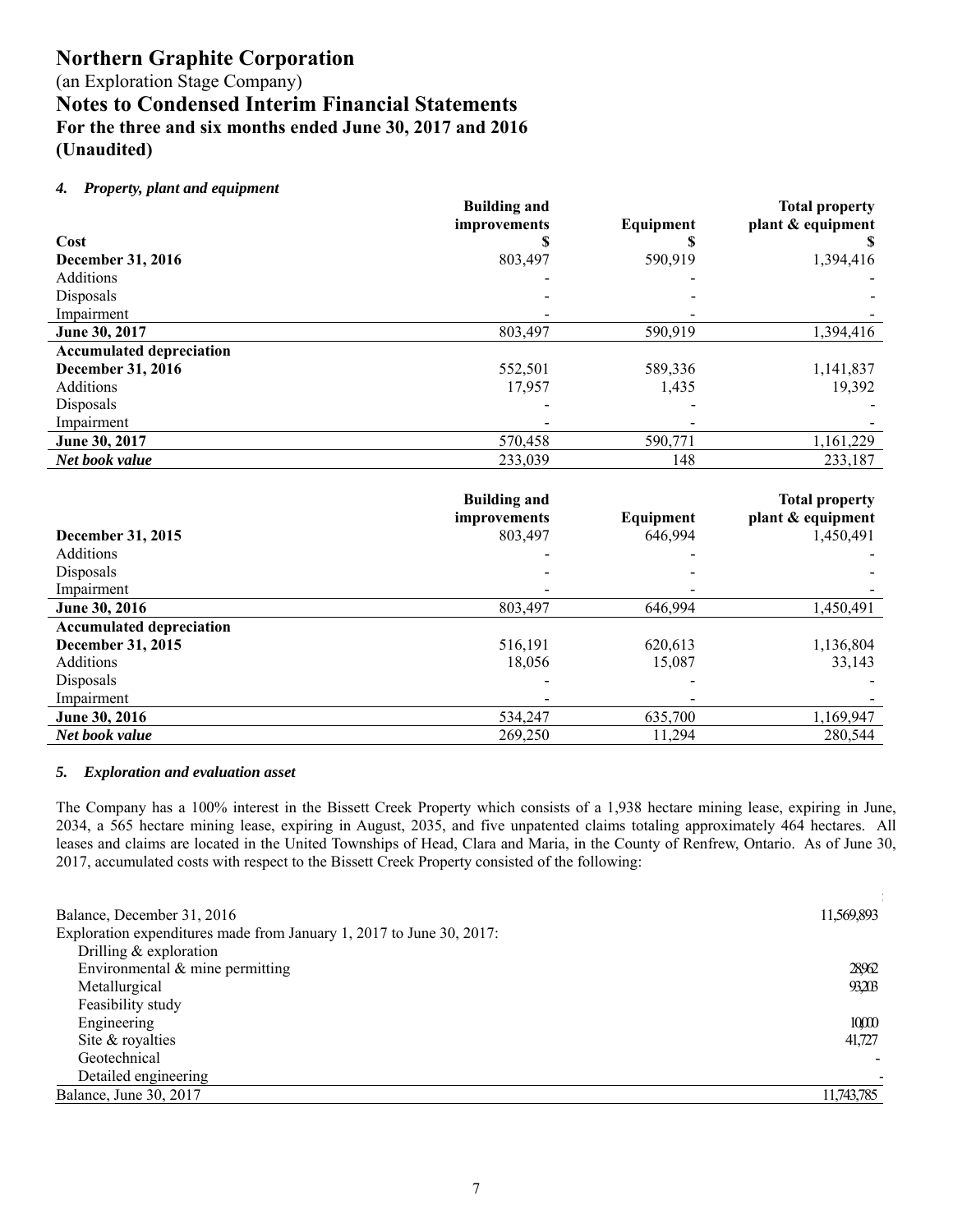As of June 30, 2016, accumulated costs with respect to the Bissett Creek Property consisted of the following:

| Balance, December 31, 2015                                           | 11,416,388 |
|----------------------------------------------------------------------|------------|
| Exploration expenditures made from January 1, 2016 to June 30, 2016: |            |
| Drilling & exploration                                               |            |
| Environmental & mine permitting                                      | 49         |
| Metallurgical                                                        | 15,748     |
| Feasibility study                                                    |            |
| Engineering                                                          | 47,992     |
| Site & royalties                                                     | 24,617     |
| Geotechnical                                                         |            |
| Detailed engineering                                                 |            |
| Balance, June 30, 2016                                               | 11.505.204 |

The Company is required to make royalty payments of \$20 per ton of graphite concentrate produced to the previous owners and is subject to a 2.5% net smelter return payable on any other minerals derived and sold from the Bissett Creek Property. An advance royalty of \$27,000 per annum is payable in semi-annual installments and is recorded in exploration and evaluation assets. The advance will be credited against any future royalty payments.

#### *6. Share capital*

#### **Authorized**

The Company is authorized to issue an unlimited number of common shares.

#### **Private placement**

On March 24, 2017, the Company completed a non-brokered private placement and issued 8,333,333 units at a price of \$0.30 per unit for gross proceeds of \$2,500,000. Each unit was comprised of one common share and one half of one common share purchase warrant. Each warrant entitles the holder to purchase one common share of the Company at an exercise price of \$0.40 per share for a period of 24 months from the closing of the private placement. In connection with the private placement, the Company paid fees totaling \$136,500 to the agents, and issued to the agents 455,000 compensation options. Each compensation option entitles the holder to purchase one common share at an exercise price of \$0.35 per share for a period of 12 months from the closing of the private placement. The Company intends to use the net proceeds from the private placement to finalize operational permitting necessary for the construction and operation of a mine at the Bissett Creek Property, to update the bankable Full Feasibility Study, to conduct a pilot plant test of the Company's proprietary purification process, and for general working capital.

#### **Issued**

|                                      | <b>Common shares</b> |              |  |
|--------------------------------------|----------------------|--------------|--|
|                                      | Number of            | Amount       |  |
|                                      | shares               |              |  |
| Balance at December 31, 2016         | 51,484,279           | 21,459,258   |  |
| Issued pursuant to private placement | 8,333,333            | 2,500,000    |  |
| Issuance of warrants                 |                      | (533, 142)   |  |
| Issuance of compensation options     |                      | (38, 566)    |  |
| Share issuance costs                 |                      | (182, 138)   |  |
| Balance at June 30, 2017             | 59,817,612           | 23, 205, 412 |  |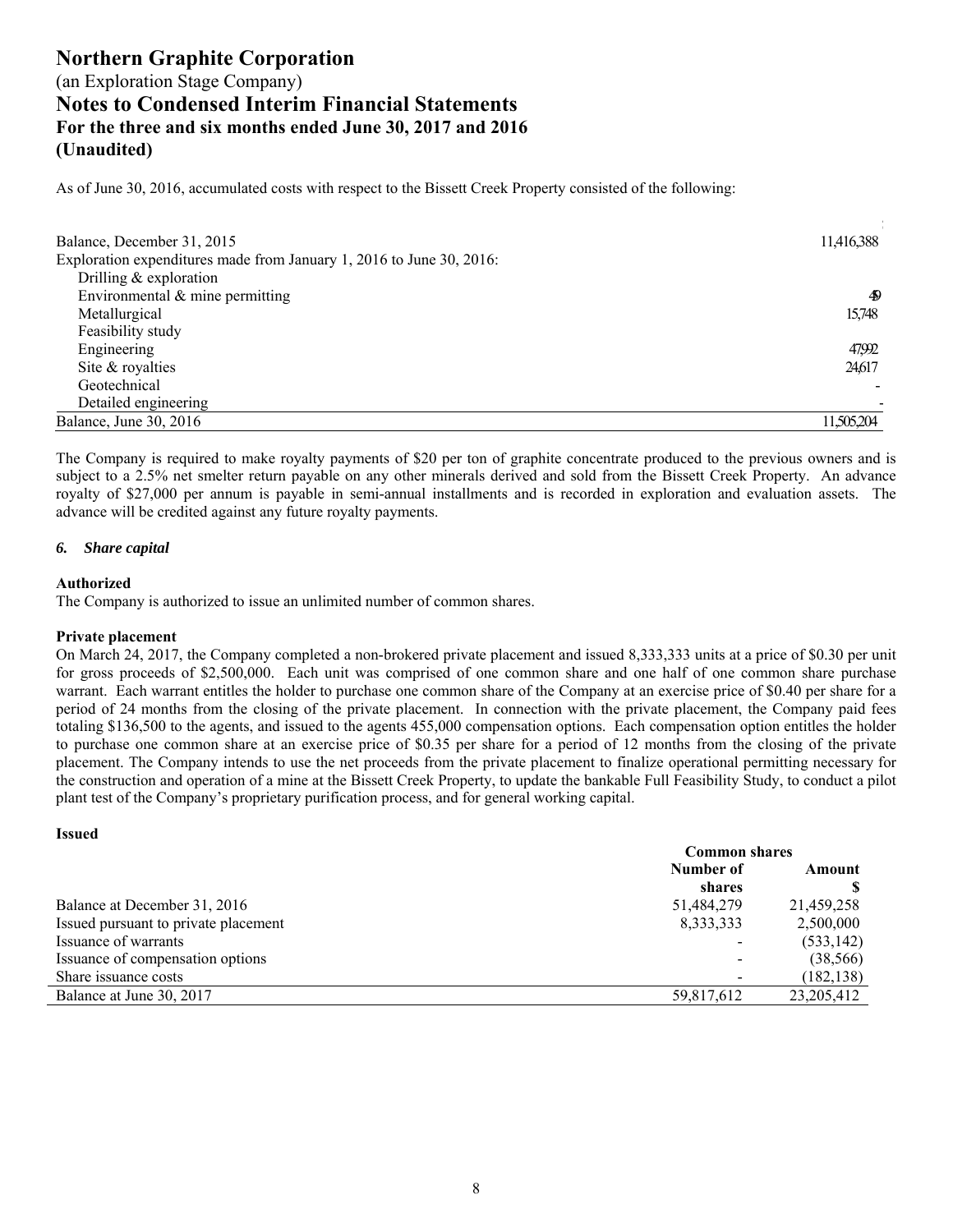#### **Warrants**

A summary of the Company's warrants is presented below:

|                             |           | Weighted |
|-----------------------------|-----------|----------|
|                             |           | average  |
|                             |           | exercise |
|                             | Number of | price    |
|                             | warrants  | S        |
| Balance, December 31, 2016  | 1,051,499 | 0.80     |
| Warrants issued             | 4,166,666 | 0.40     |
| Compensation options issued | 455,000   | 0.35     |
| Balance, June 30, 2017      | 5,673,165 | 0.47     |

|                       | Number of<br>warrants |                    |
|-----------------------|-----------------------|--------------------|
| <b>Exercise price</b> | outstanding           | <b>Expiry date</b> |
| \$0.80                | 1.051.499             | July 9, 2017       |
| \$0.35                | 455,000               | March 24, 2018     |
| \$0.40                | 4.166.666             | March 24, 2019     |

The following is a summary of warrant activity and related Black-Scholes option pricing model input factors used for the six months ended June 30, 2017 and the year ended December 31, 2016:

|                                                   | Six months ended<br><b>June 30,</b> | Year ended<br>December 31, |  |
|---------------------------------------------------|-------------------------------------|----------------------------|--|
|                                                   | 2017                                | 2016                       |  |
| Warrants granted during the period                | 4,621,666                           | Nil                        |  |
| Weighted-average exercise price                   | \$0.40                              | Nil                        |  |
| Expected stock option life $(1)$                  | 1-2 years                           | Nil                        |  |
| Expected volatility <sup>(2)</sup>                | 80.2%-90.0%                         | Nil                        |  |
| Risk-free interest rate $^{(3)}$                  | $0.76\% - 0.77\%$                   | Nil                        |  |
| Dividend yield                                    | NA                                  | NA                         |  |
| Forfeiture rate                                   | NA                                  | NA                         |  |
| Weighted-average fair value (Black-Scholes value) | \$0.12                              | Nil                        |  |

- 1. The Company estimates the expected warrant life (estimated period of time outstanding) of warrants granted to be the length of time before the warrant's expiry until such time that the Company can base its estimate on historical information on the Company's warrants.
- 2. The expected volatility was based on the Company's trading history over a period equal to the expected warrant life.
- 3. The risk-free rate is based on the yield of a Government of Canada marketable bond in effect at the time of grant with an expiry commensurate with the expected life of the award.

#### **Share options**

The Company has adopted a stock option plan (the "Option Plan") for directors, officers, employees and consultants of the Company. Under the Option Plan, the Company may grant non-transferable options to purchase common shares of the Company for a period of up to ten years from the date of the grant. The maximum number of common shares reserved for issuance under the Option Plan together with any common shares reserved for issuance pursuant to any other stock options may not exceed 10% of the issued and outstanding common shares of the Company.

A summary of the Option Plan activity is presented below:

|                            | Number of<br>options | <b>Weighted average</b><br>exercise price (\$) |  |
|----------------------------|----------------------|------------------------------------------------|--|
| Balance, December 31, 2016 | 4,525,000            | 0.60                                           |  |
| Expired                    | (550,000)            | 0.70                                           |  |
| Balance, June 30, 2017     | 3,975,000            | 0.58                                           |  |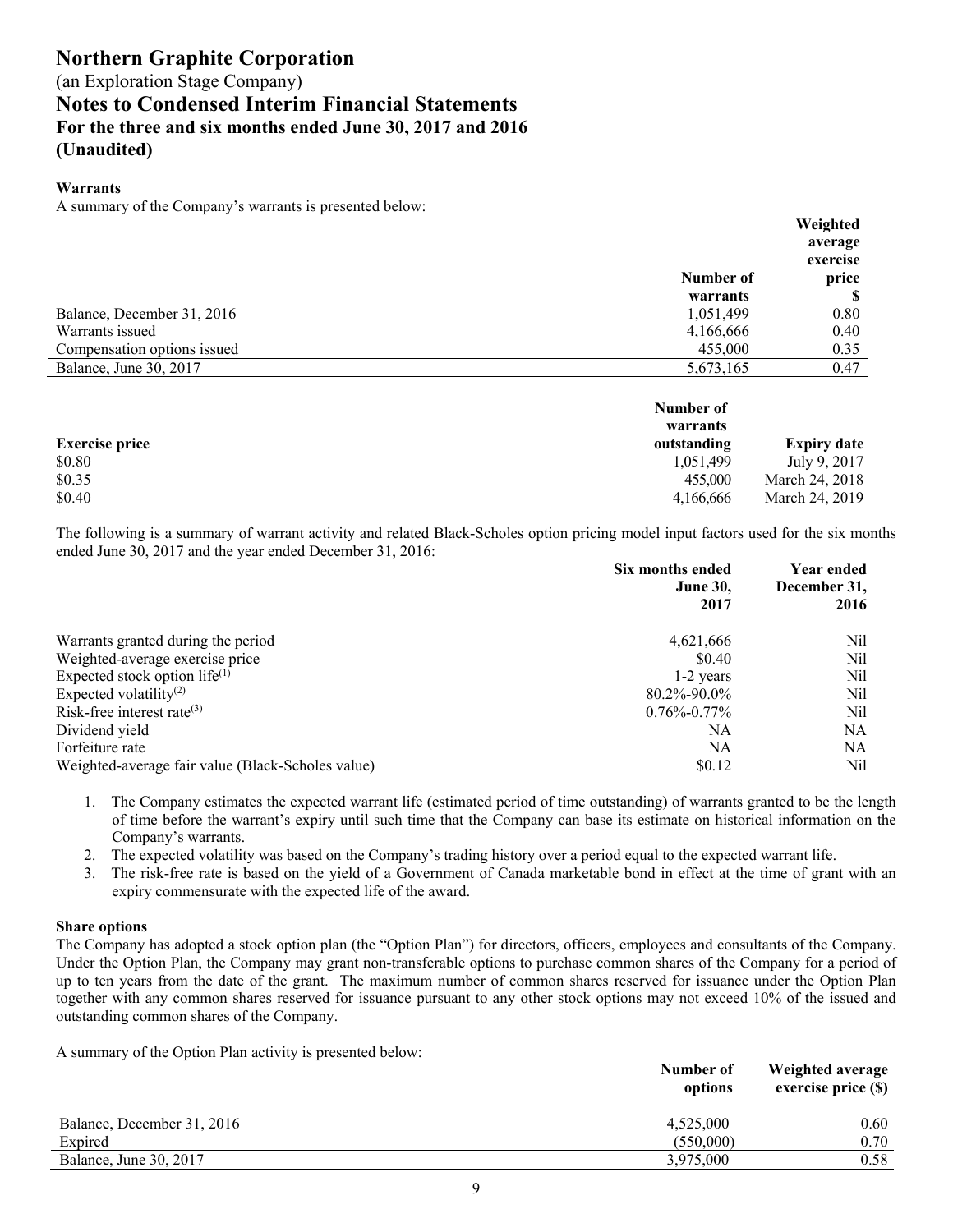A summary of the Company's outstanding share options at June 30, 2017 is presented below:

| <b>Exercise price</b> | <b>Options</b><br>outstanding | <b>Options</b><br>exercisable | <b>Expiry date</b> |
|-----------------------|-------------------------------|-------------------------------|--------------------|
| \$0.85                | 500,000                       | 500,000                       | December 20, 2017  |
| \$0.75                | 100,000                       | 100,000                       | May 19, 2018       |
| \$0.70                | 600,000                       | 600,000                       | January 9, 2020    |
| \$0.50                | 2,775,000                     | 2,775,000                     | April 27, 2021     |
|                       | 3,975,000                     | 3,975,000                     |                    |

500,000 stock options granted in 2016 to non-executive directors were approved by a majority vote of shareholders at the Company's 2017 annual general meeting and are now fully exercisable.

The weighted average remaining contractual life of options outstanding is 3.14 years.

The following is a summary of stock option grant activity and related Black-Scholes option pricing model input factors used for the periods ended June 30, 2017 and December 31, 2016:

|                                                   | Six months ended<br><b>June 30,</b><br>2017 | Year ended<br>December 31,<br>2016 |
|---------------------------------------------------|---------------------------------------------|------------------------------------|
| Stock options granted during the period           | Nil                                         | 3,050,000                          |
| Weighted-average exercise price                   | Nil                                         | \$0.50                             |
| Expected stock option life $(1)$                  | Nil                                         | $1-5$ years                        |
| Expected volatility <sup>(2)</sup>                | Nil                                         | $94\%$                             |
| Risk-free interest rate $(3)$                     | Nil                                         | $0.89\%$                           |
| Dividend yield                                    | NA                                          | NA                                 |
| Forfeiture rate                                   | NA                                          | NA.                                |
| Weighted-average fair value (Black-Scholes value) | Nil                                         | \$0.34                             |

- 1. The Company estimates the expected stock option life (estimated period of time outstanding) of options granted to be the length of time before the stock option's expiry until such time that the Company can base its estimate on historical information on the Company's options.
- 2. The expected volatility was based on the Company's trading history over a period equal to the expected stock option life.
- 3. The risk-free rate is based on the yield of a Government of Canada marketable bond in effect at the time of grant with an expiry commensurate with the expected life of the award.

The fair value is calculated using the Black-Scholes option valuation model. As at June 30, 2017, there was \$nil (June 30, 2016 – \$155,546) of total unrecognized share-based compensation costs related to unvested stock option awards and stock option awards subject to an escrow agreement granted under the Option Plan.

#### **Contributed surplus**

| Balance, December 31, 2016    | 2,907,742 |
|-------------------------------|-----------|
| Share-based payments          | 54.573    |
| Expiry of stock options       | (188,027) |
| <b>Balance, June 30, 2017</b> | 2,774,288 |

Contributed surplus as at June 30, 2017 and December 31, 2016 consists of a share-based payment reserve related to stock options issued under the Option Plan.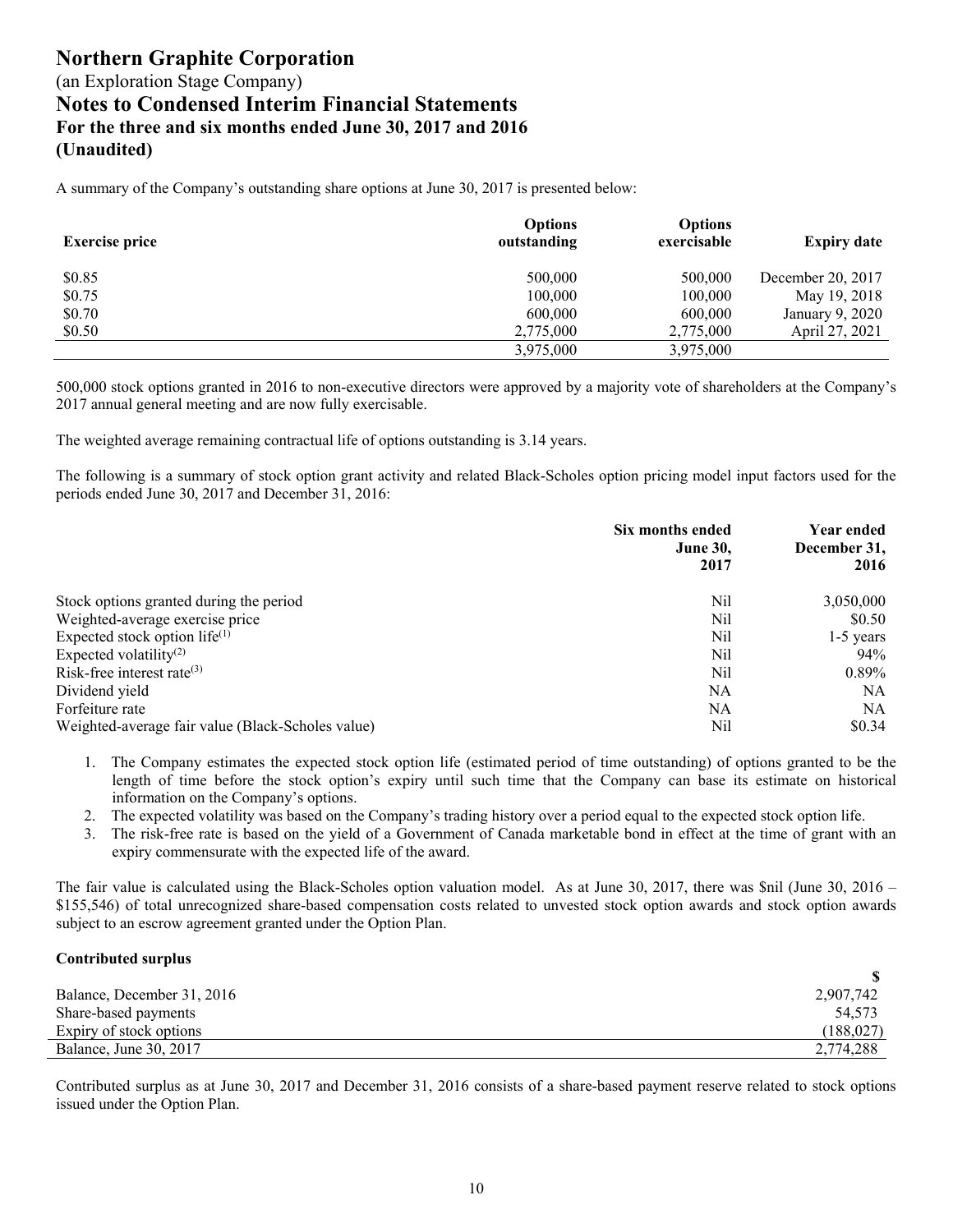### (an Exploration Stage Company) **Notes to Condensed Interim Financial Statements For the three and six months ended June 30, 2017 and 2016 (Unaudited)**

#### *7. Loss per share*

|                                                             | Three months ended<br><b>June 30, 2017</b> | Three months ended<br><b>June 30, 2016</b> |
|-------------------------------------------------------------|--------------------------------------------|--------------------------------------------|
| Loss and comprehensive loss for period                      | (272, 263)                                 | (1,101,945)                                |
| Weighted average number of shares - basic and fully diluted | 59,817,612                                 | 51,451,312                                 |
| Loss and comprehensive loss per share                       | $($ \$0.00)                                | $(\$0.02)$                                 |
|                                                             | Six months ended<br><b>June 30, 2017</b>   | Six months ended<br><b>June 30, 2016</b>   |
| Loss and comprehensive loss for period                      | (427, 538)                                 | (1,249,970)                                |
| Weighted average number of shares – basic and fully diluted | 55,996,249                                 | 51, 367, 795                               |
| Loss and comprehensive loss per share                       | (S0.01)                                    | $(\$0.02)$                                 |

#### *8. Financial instruments and risk management*

#### **Fair value**

Certain of the Company's accounting policies and disclosures require the determination of fair value. Fair value represents the amount at which a financial instrument could be exchanged between willing parties, based on current markets for instruments with the same risk, principal and remaining maturity. Fair value estimates are based on quoted market values and other valuation methods. Fair values have been determined for measurement and/or disclosure purposes based on the following methods. When applicable, further information about the assumptions made in determining fair values is disclosed in the notes specific to that asset or liability.

In establishing fair value, the Company uses a fair value hierarchy based on levels as defined below:

● Level 1: defined as observable inputs such as quoted prices in active markets.

● Level 2: defined as inputs other than quoted prices in active markets that are either directly or indirectly observable.

● Level 3: defined as inputs that are based on little or no observable market data and, therefore, requiring entities to develop their own assumptions.

At June 30, 2017, the levels in the fair value hierarchy into which the Company's financial assets and liabilities are measured and recognized on the Statement of Financial Position at fair value on a recurring basis are categorized as follows:

|                           | $\angle$ ategory | At June 30, 2017 | At March 31, 2017 | At December $31, 2016$ |
|---------------------------|------------------|------------------|-------------------|------------------------|
|                           |                  |                  |                   |                        |
| Cash and cash equivalents | Level 1          | 2,575,651        | 2,840,522         | 705.577                |

At June 30, 2017, there were no financial assets and liabilities measured and recognized at fair value on a non-recurring basis. The Company's policy for determining when a transfer occurs between levels in the fair value hierarchy is to assess the impact at the date of the event or the change in circumstances that could result in a transfer. There were no transfers between Level 1, Level 2 and Level 3 during the six months ended June 30, 2017.

At June 30, 2017, there were no financial assets or liabilities measured and recognized on the Consolidated Statement of Financial Position at fair value that would be categorized as Level 2 or Level 3 in the fair value hierarchy (December 31, 2016 - \$Nil).

The carrying value of cash and cash equivalents, deposits and accounts payable and accrued liabilities approximates fair value due to the short-term nature of these financial instruments. The carrying value of the reclamation deposit approximates its fair value as it bears a market rate of interest.

#### **Currency risk**

As the majority of the Company's expenditures are in Canadian dollars, the Company limits its exposure to currency risk by maintaining its cash and cash equivalents in Canadian dollars. The Company carries a portion of its accounts payable and accrued liabilities and notes payable in US dollars, and is subject to currency risk on these balances. However, the Company considers this risk to be minimal.